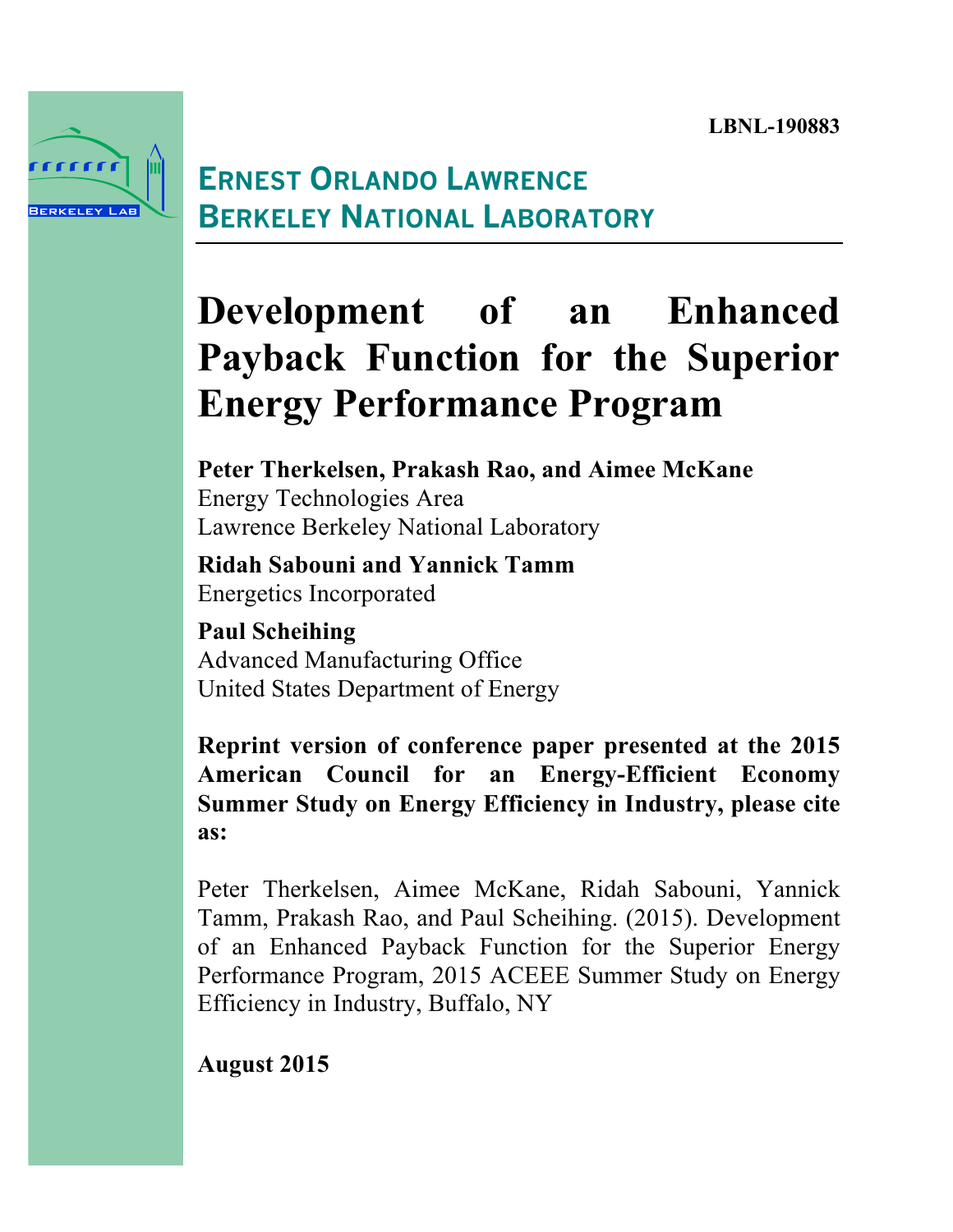# **Disclaimer**

This document was prepared as an account of work sponsored by the United States Government. While this document is believed to contain correct information, neither the United States Government nor any agency thereof, nor The Regents of the University of California, nor any of their employees, makes any warranty, express or implied, or assumes any legal responsibility for the accuracy, completeness, or usefulness of any information, apparatus, product, or process disclosed, or represents that its use would not infringe privately owned rights. Reference herein to any specific commercial product, process, or service by its trade name, trademark, manufacturer, or otherwise, does not necessarily constitute or imply its endorsement, recommendation, or favoring by the United States Government or any agency thereof, or The Regents of the University of California. The views and opinions of authors expressed herein do not necessarily state or reflect those of the United States Government or any agency thereof, or The Regents of the University of California.

Ernest Orlando Lawrence Berkeley National Laboratory is an equal opportunity employer.

# **Acknowledgment**

This work was supported by the Assistant Secretary for Energy Efficiency and Renewable Energy, Energy Efficiency Department, Advanced Manufacturing Office, of the U.S. Department of Energy under Contract No. DE-AC02-05CH11231.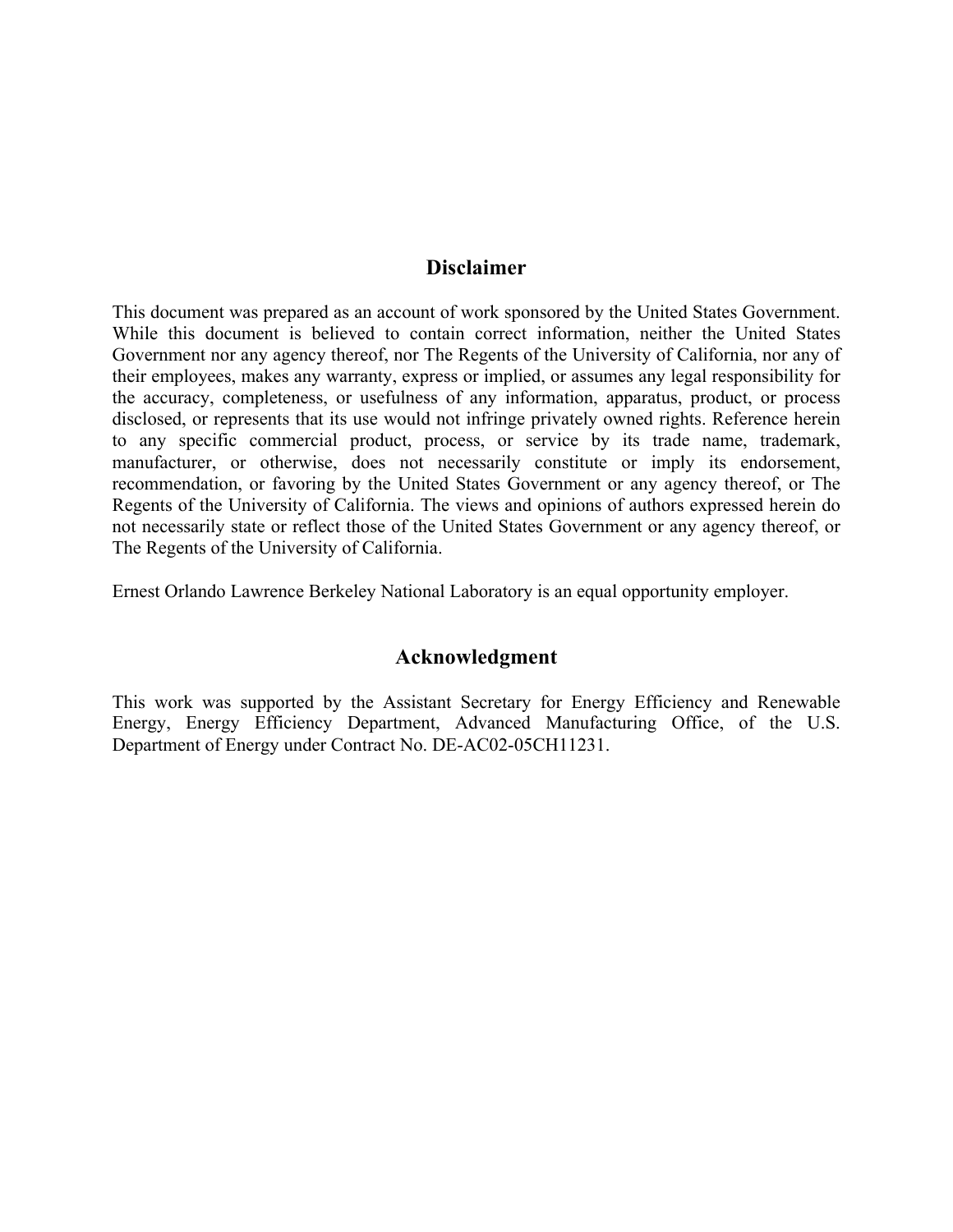# **Development of an Enhanced Payback Function for the Superior Energy Performance Program**

Peter Therkelsen<sup>1\*</sup>, Aimee McKane<sup>1</sup>, Ridah Sabouni<sup>2</sup>, Yannick Tamm<sup>2</sup>, Prakash Rao<sup>1</sup>, and *Paul Scheihing3 1 Lawrence Berkeley National Laboratory 2 Energetics Incorporated 3 U.S. Department of Energy* 

#### **ABSTRACT**

The U.S. DOE Superior Energy Performance (SEP) program provides recognition to industrial and commercial facilities that achieve certification to the ISO 50001 energy management system standard and third party verification of energy performance improvements. Over 50 industrial facilities are participating and 28 facilities have been certified in the SEP program. These facilities find value in the robust, data driven energy performance improvement result that the SEP program delivers. Previous analysis of SEP certified facility data demonstrated the cost effectiveness of SEP and identified internal staff time to be the largest cost component related to SEP implementation and certification.

This paper analyzes previously reported and newly collected data of costs and benefits associated with the implementation of an ISO 50001 and SEP certification. By disaggregating "sunk energy management system (EnMS) labor costs", this analysis results in a more accurate and detailed understanding of the costs and benefits of SEP participation. SEP is shown to significantly improve and sustain energy performance and energy cost savings, resulting in a highly attractive return on investment. To illustrate these results, a payback function has been developed and is presented. On average facilities with annual energy spend greater than \$2M can expect to implement SEP with a payback of less than 1.5 years. Finally, this paper also observes and details decreasing facility costs associated with implementing ISO 50001 and certifying to the SEP program, as the program has improved from pilot, to demonstration, to full launch.

#### **Introduction**

The U.S. Department of Energy (U.S. DOE) reports that the US industrial sector consumed nearly 25 quads of energy in 2014, over a third of total US end use energy consumption (LLNL 2015). Widely available and proven energy performance improvement practices have been estimated to potentially reduce industrial energy consumption by 7% with simple paybacks of less than two years (McKane, Scheihing, and Williams 2007). While economically feasible, these energy savings have not been fully realized (Eichhammer 2004, Enkvist, Naucler, and Rosander 2007, IEA 2008, IEA 2009). Experience has shown that energy performance gains from project based energy efficiency improvements do not deliver sustained energy performance improvements over time. This is due to a lack of monitoring and ongoing adjustments in response to operational changes that occur after implementation (Jeli et al. 2010, Ates and Durakbasa 2012, Galitsky and Worrell 2003, Therkelsen and McKane 2013). In order to ensure continual energy performance improvement, energy should not be considered a fixed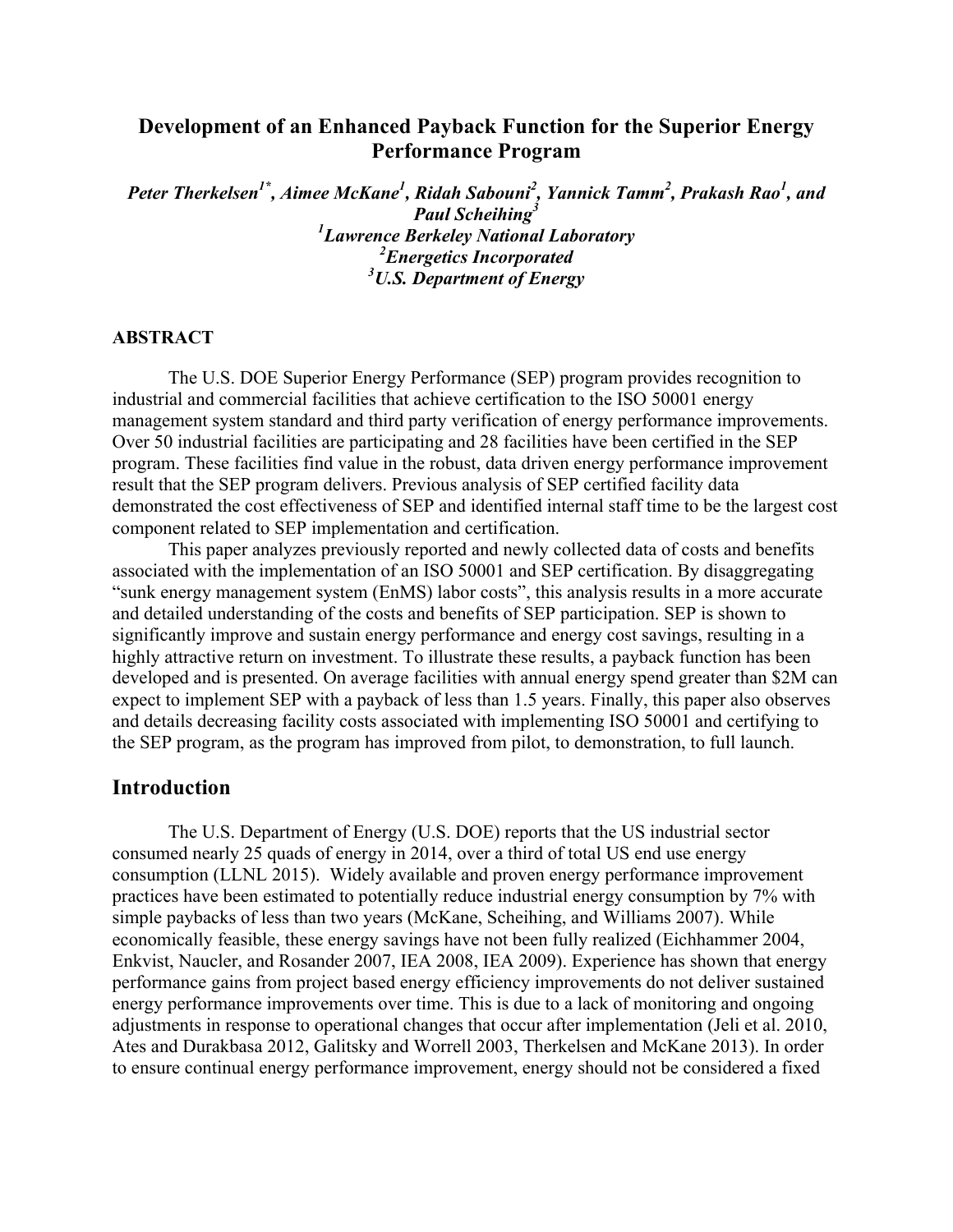operational expense but managed just as carefully as production, quality, and safety (Vikhorev, Greenough, and Brown 2013).

Published in June 2011, ISO 50001 – Energy Management System, is an international standard that provides a framework for the implementation of an energy management system (EnMS) for the purpose of continuously improving energy performance (ISO 2011). ISO 50001 provides guidance to industrial and commercial facilities for integrating energy efficiency into their daily management practices. For industrial facilities this includes fine-tuning production processes and improving the energy efficiency of industrial systems (McKane et al. 2009). The standard gives organizations management strategies that can be used to reduce energy consumption, carbon intensity, and costs, and to improve environmental performance. Organizations implementing ISO 50001 conduct an energy review, develop an energy policy, establish objectives, targets and action plans related to its significant energy uses, and engage top management in decision making. ISO 50001 can be implemented solely or be used in conjunction with other ISO management system standard such as ISO 14001 – Environmental Management and ISO 9001 – Quality Management. ISO 50001 is complementary yet different than other ISO management system standards as it has a focused structure to manage energy performance with a data driven emphasis. Globally there have been more than 3,500 ISO 50001 certifications encompassing over  $11,000$  sites.<sup>1</sup>

Building on the foundation of ISO 50001, the U.S. DOE developed the Superior Energy Performance (SEP) program in collaboration with industry and other stakeholders. The SEP program requires participating industrial facilities to achieve ANSI/ANAB third-party verification of its ISO 50001 EnMS and meet pre-established energy performance improvement targets, currently at least 5% over 3 years (U.S. DOE 2013). The SEP certification program provides industrial facilities and companies a transparent, globally accepted system for verifying improvements in energy performance and management practices. As of May 2015, 28 facilities representing a diverse range of sectors, sizes, and locations are certified to SEP, improving their energy performance by almost 30% over 3 years (U.S. DOE 2015a). The success of the program's initial demonstration has led to a growing interest in SEP. The SEP program is expanding, details of which can be found in McKane et al. (2015).

A prior assessment of the costs and benefits of SEP certification was presented by Therkelsen et al. (2013). This current paper expands upon prior results by disaggregating "sunk EnMS labor costs" from costs attributable to SEP certification, revealing the highly costeffective nature of the SEP program for industrial facilities. Results in this paper incorporate data from Therkelsen et al. (2013), as well as additional data provided by newly SEP certified industrial facilities. Due to the availability of data, the number and identity of facilities analyzed in each of this paper's three Results subsections varies slightly. Each results section includes a reference to the number of facilities included in the analysis.

# **Methodology**

 $\overline{a}$ 

The previously developed cost/benefit analysis methodology has been expanded to gather and analyze data for the purpose of deepening the knowledge related to the cost of participating in the SEP program. Energy consumption and costs, energy performance actions, SEP implementation costs, the perceived value of third party facility certifications, as well as a more

 $\overline{a}$ 

<sup>&</sup>lt;sup>1</sup> Analysis of ISO 50001 certifications based upon data from (DIN 2015) and as presented by Scheihing (2014)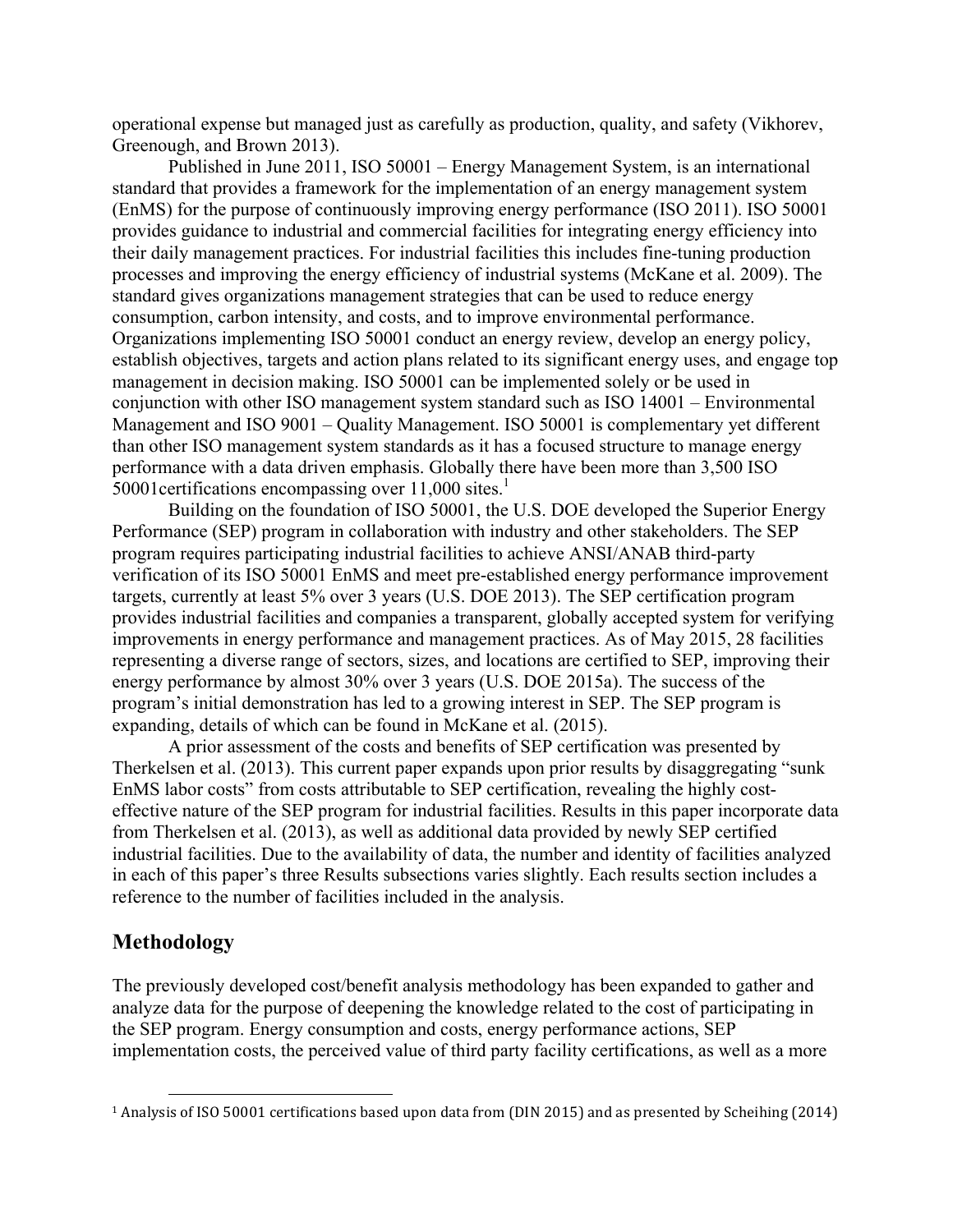disaggregated breakdown of internal costs associated and attributable to SEP participation data were collected by utilizing phone interviews and questionnaires. Facilities also provided up-todate Energy Performance Indicator (EnPI) tools<sup>2</sup> containing energy consumption data as well as details about facility developed baseline models and energy performance improvement actions. These data were analyzed and if needed, additional information was collected via follow-up email and phone calls.

#### **Quantifying Energy and Energy Cost Savings Percentages**

The facility-supplied EnPI tools provide data necessary to calculate monthly energy savings. Energy cost savings are calculated using energy prices supplied by facilities or statespecific monthly industrial energy prices available from the Energy Information Administration (U.S. DOE 2015d, b).

Monthly energy and energy cost savings were calculated and aggregated into quarterly periods prior to and after the facility began participation in the SEP program, defined as the date of their first SEP training. Quarterly energy and energy cost savings percentages were calculated for each facility by comparing quarterly energy values and energy cost values to quarterly average baseline values. Conversion of energy and energy cost saving value to percentage values allowed for the direct comparison and averaging of facility savings by removing biasing due to differences in facility baseline energy consumption and cost. Quarterly facility energy and energy cost savings percentages were averaged to aggregated the results presented in this paper.

Averages of energy and energy cost savings percentage values for all facilities prior to the first SEP training provide a clear quantification of business as usual (BAU) energy performance improvement. After the first SEP training, savings values are disaggregated into BAU savings and savings attributable to SEP. To disaggregate savings attributable to BAU and SEP, the average calculated quarterly BAU value is subtracted from each quarter's energy and energy cost savings percentage value post first SEP training. As in the previous paper, four quarters worth of BAU savings percentage values are shown. In this paper, an additional fifth quarter after the first SEP training is also shown (+Q7) (Therkelsen et al. 2013).

#### **Quantifying EnMS Implementation and Certification Costs**

 $\overline{a}$ 

 $\overline{a}$ 

Four types of EnMS and SEP implementation related costs were collected during the interview process, as shown in Table 1. As previously reported, the majority of costs incurred for EnMS development and implementation was attributable to the facility staff wages. The expanded methodology disaggregates internal staff costs related to existing energy management activities already underway at the facilities (i.e. existing staff working to improve energy performance) from additional staffing costs incurred due to SEP program participation and certification. These existing staff costs are termed "sunk EnMS labor costs" and include costs associated with business-as-usual energy management or any energy management-related efforts prior to ISO 50001/SEP EnMS development and implementation. These sunk EnMS labor costs are not included in costs presented in this paper unless specifically noted.

To perform this disaggregation, facility officials were asked to provide (1) the person ye ar equivalent of time (or dollar amount) spent on energy management related issues over a 12

<sup>&</sup>lt;sup>2</sup> The EnPI tool is a regression analysis based tool developed by the U.S. DOE for use in industrial and commercial facilities: https://ecenter.ee.doe.gov/EM/tools/Pages/EnPI.aspx.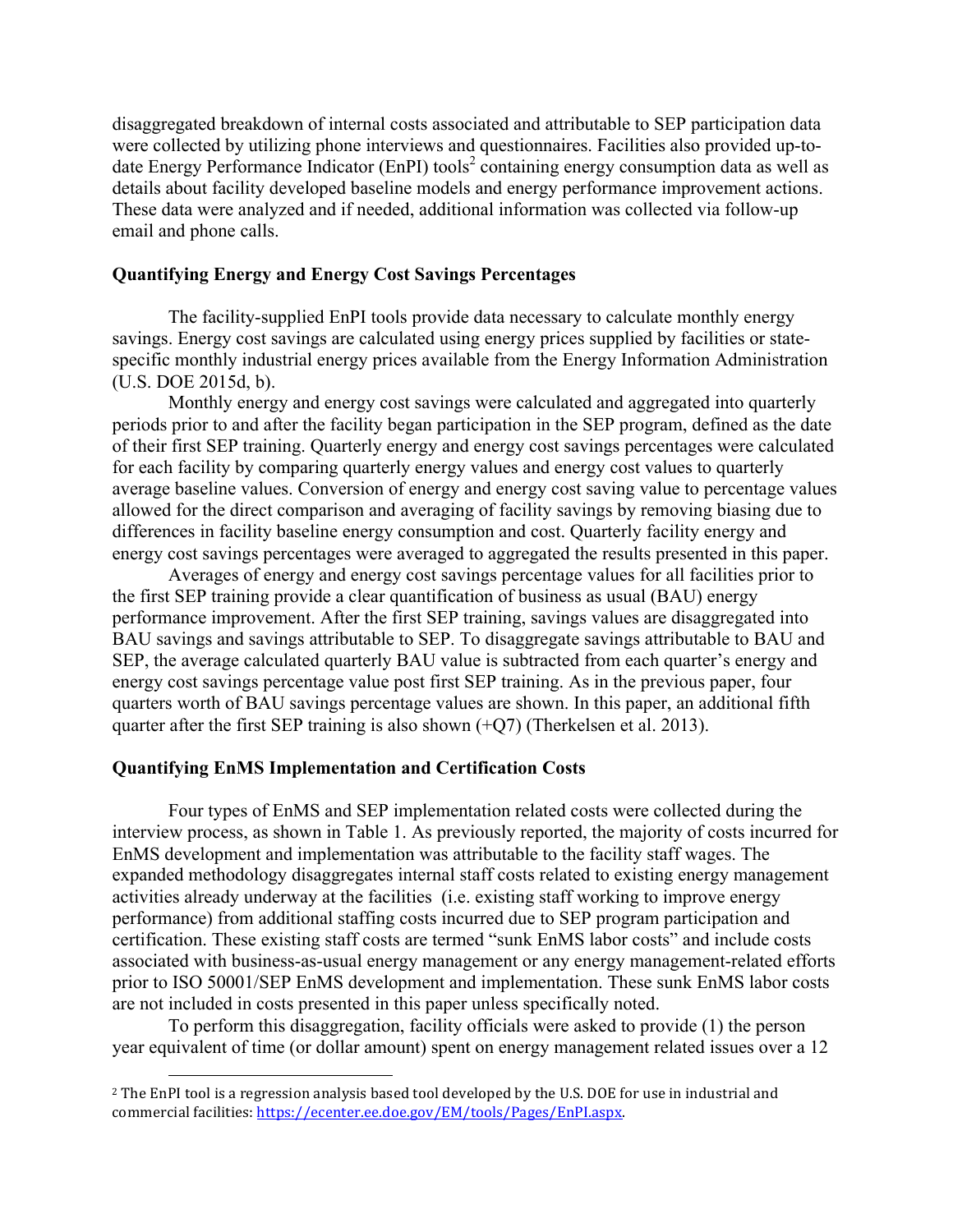month period immediately prior to ISO 50001 EnMS implementation, and (2) the person-year equivalent of time (or dollar amount) spent on ISO 50001 EnMS development, including training, or any other energy related issues to meet the initial SEP certification requirements. Only internal staffing costs were disaggregated. The remaining cost categories (internal ISO 50001/SEP Audit preparation, external technical assistance to assist with EnMS implementation, metering and monitoring equipment, and third-party ISO 50001 audit and SEP performance verification) were assumed to be directly associated with ISO 50001/SEP implementation or certification. Table 1 provides a summary of the cost determination methodology.

| <b>Cost Category</b>                                                            | <b>Method of Quantifying Cost</b>                                                                                                                                                                                                                                                                                                                                                                                                                                                                                                      |
|---------------------------------------------------------------------------------|----------------------------------------------------------------------------------------------------------------------------------------------------------------------------------------------------------------------------------------------------------------------------------------------------------------------------------------------------------------------------------------------------------------------------------------------------------------------------------------------------------------------------------------|
| Internal staff time not<br>attributable to SEP - "Sunk<br>EnMS labor costs"     | The estimated time (person-year equivalents and duration) was collected<br>for staff engaged in energy management related issues over a 12-month<br>period immediately prior to ISO 50001 EnMS implementation.<br>One person year equivalent assumed to be equivalent to a fully-burdened<br>annual salary of \$125,000, equal to an average base salary for an energy<br>manager of \$96,622 (salary.com 2013), augmented by 30% to account<br>for overhead costs associated with health insurance, 401k, leave, etc.                 |
| Internal staff time attributable to<br>SEP – "Internal facility staff<br>costs" | The estimated time (person-year equivalents and duration) was collected<br>for staff to develop and implement the EnMS and prepare for third party<br>certification and then the "sunk EnMS labor costs" value was subtracted.<br>One person year equivalent assumed to be equivalent to a fully-burdened<br>annual salary of \$125,000, equal to an average base salary for an energy<br>manager of \$96,622 (salary.com 2013), augmented by 30% to account<br>for overhead costs associated with health insurance, 401k, leave, etc. |
| External technical assistance to<br>assist with EnMS<br>implementation          | Costs in dollars were directly collected when applicable. For some of the<br>demonstration facilities where U.S. DOE provided free coaching, the<br>associated cost was estimated to be \$24,000/year, based on data collected<br>from SEP demonstration facilities and internal U.S. DOE cost estimates.                                                                                                                                                                                                                              |
| Metering and monitoring<br>equipment                                            | Costs in dollars were collected directly for any metering and monitoring<br>equipment installed to enable SEP participation.                                                                                                                                                                                                                                                                                                                                                                                                           |
| Third-party ISO 50001 audit and<br>SEP performance verification                 | Costs in dollars were collected directly.                                                                                                                                                                                                                                                                                                                                                                                                                                                                                              |

#### **Table 1: Cost Determination Methodology**

#### **SEP Program Payback**

Payback for facilities participating in the SEP program are calculated in a similar manner as those in previously reported work and follows the below equation.

\n
$$
\text{Payback} = \frac{\text{Costs}}{\text{Benefits}} = \frac{\text{EnMS and SEP Implementation Costs}}{\text{Operational Energy Savings (attribute to SEP in the SEP reporting period)}}
$$
\n

Unless specifically mentioned, EnMS and SEP Implementation Costs do not include sunk EnMS labor costs. This provides a clear illustration of the return on investment associated with participation in the SEP program, not including any existing energy management-related activities at the facilities.

As in the previous paper, it could not be determined if capital based projects would have been implemented without participation in the SEP program. SEP has no specific requirements for capital projects, and the data to determine whether to attribute capital project decisions to SEP participation was not available. Since these decisions could not be connected to SEP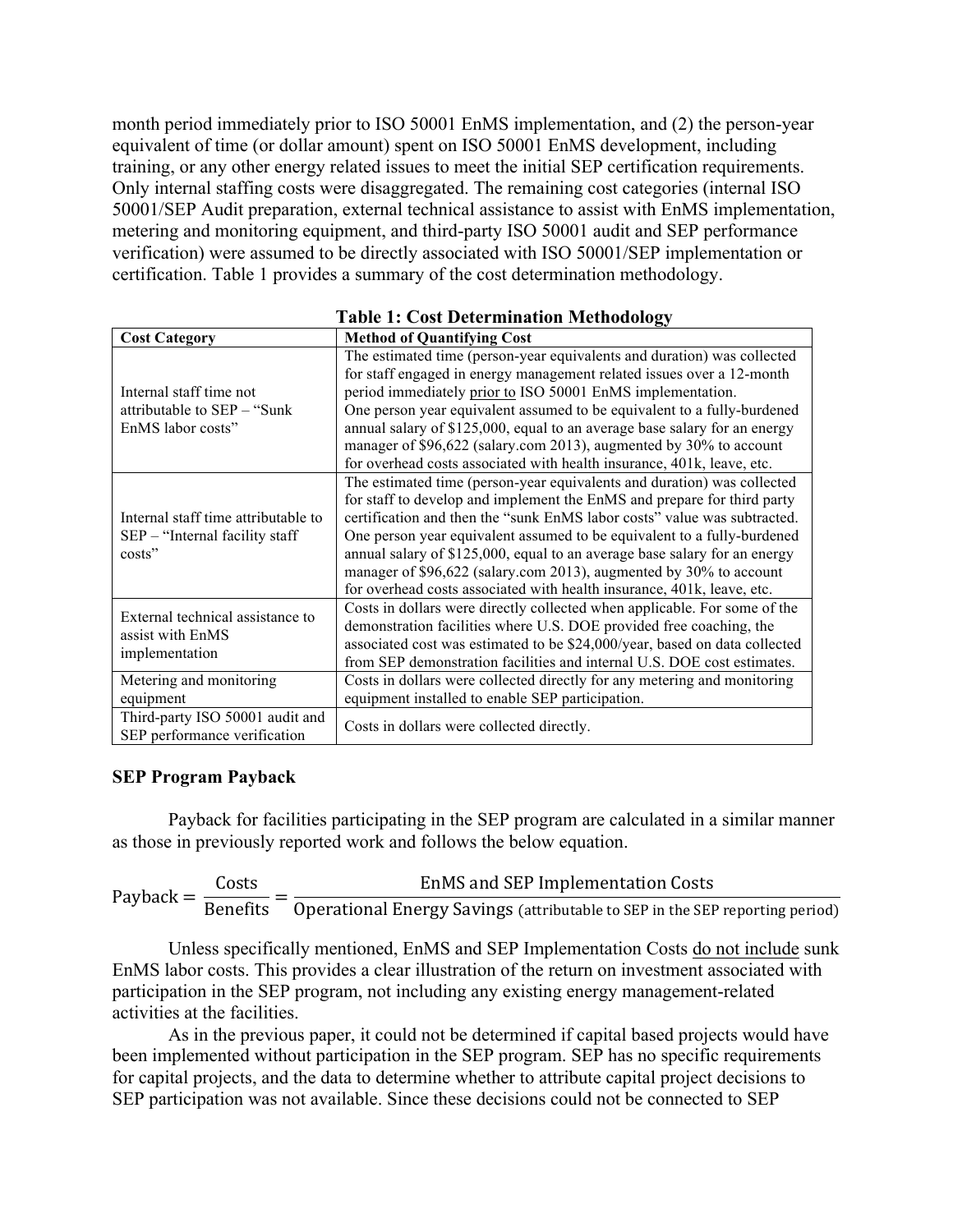participation, capital project costs and resulting energy savings were not utilized in the calculation of SEP payback. Costs and benefits resulting from implemented capital projects are included in all other results sections.

#### **Results**

 $\overline{a}$ 

Results are presented in four discrete sections: 1) energy and energy cost saving percentages, 2) attributing EnMS implementation and certification costs and 3) payback and 4) reduction of implementation costs. Each section is based upon a previously described methodology with data aggregated from varying industrial facilities. Care should be taken to observe the number of facilities that are being analyzed in each results section.

#### **Energy and Energy Cost Saving Percentages**

Energy and energy cost savings percentages include data aggregated from 10 industrial facilities with a 12-month baseline energy consumption ranging from 0.03 to 3.4 (site) TBTU and baseline energy spend from \$0.3M to \$21.7M. The 10 facilities include a wide range of industrial subsectors. Results are aligned across facilities so that the first quarter attributed to SEP starts when facilities received their first SEP training<sup>3</sup>. Four quarters of averaged data prior to the first SEP training as well as 7 quarters after this training (post first training) are presented.

Figure 1 presents average quarterly percentage energy savings as a function of average quarterly baseline energy consumption for 10 facilities. Each quarter of savings are presented as a percentage of averaged quarterly baseline energy consumption, not cumulatively quarter to quarter. Prior to the first SEP training (-Q4 to -Q1) BAU energy performance improved by an average of 3.2% against the baseline. Energy savings percentage increased to 7.4% per quarter during quarters  $+Q1$  to  $+Q4$  and 14.2% per quarter during quarters  $+Q5$  to  $+Q7$ . As part of the SEP program, a functional EnMS results in more than four times the savings achieved through BAU activities.

These results are well aligned with previously reported data. The additional quarter of data shows that savings achieved with SEP are sustained as expected under the EnMS model of continuous energy performance improvement. Not only does the EnMS provide quantification of energy performance improvements, it provides confidence that savings will be maintained even after individual energy performance improvement actions are completed.

Energy savings percentages attributable to SEP are calculated by subtracting the average BAU quarterly energy savings percentage from quarterly post-first training energy savings percentages. Average energy savings percentage attributable to SEP above BAU improvement in the first year after the initial SEP training is 4.1%. The average energy savings percentage attributable to SEP increases to 11.1% in the first three quarters of the second year.

The trend of varied and relatively low BAU energy performance improvement prior to SEP training is common to all studied facilities, as is the significant improvement in energy performance after the first SEP training. As previously reported, it can take between 9 and 18 months to implement a fully functional EnMS. For this reason there is a lag (+Q1) between the first SEP training and an increase in energy performance improvement. However, as EnMS implementation progresses, energy performance improvement actions are implemented and recorded, resulting in significant gains (+Q2 through +Q4 and +Q5 through +Q7).

 $\overline{a}$ 

<sup>&</sup>lt;sup>3</sup> As part of the SEP pilot and demonstration phases, the U.S. DOE offered in person trainings to participating facilities. These trainings included content regarding ISO 50001 EnMS and SEP certification requirements.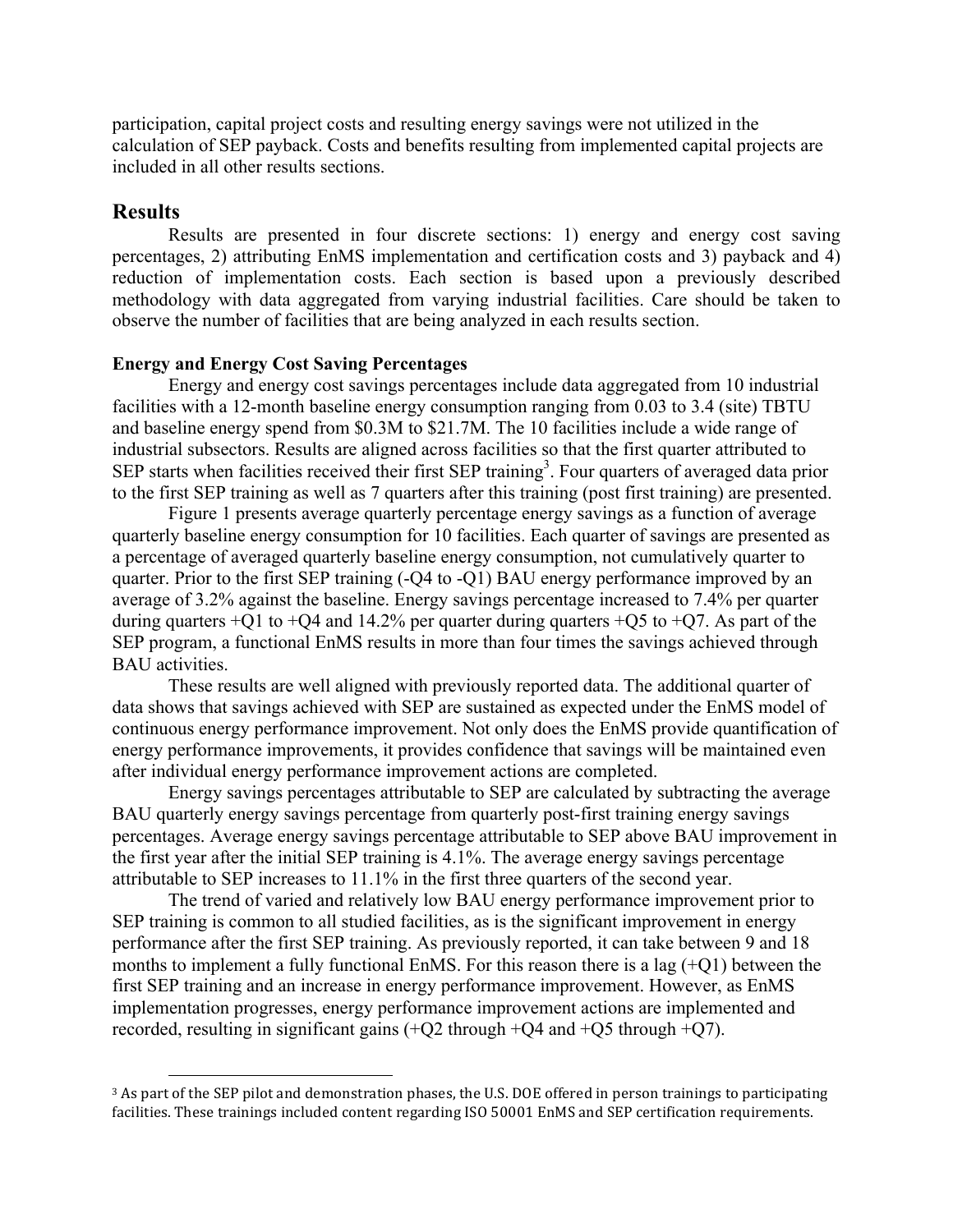

**Figure 1: Average Quarterly Energy Savings Percentages** 





Quarterly energy costs saving percentages vary each quarter in a manner similar to energy saving percentages as seen in Figure 2. The 3.0% BAU (-Q4 to -Q1) quarterly average energy cost saving percentage value increases to  $6.3\%$  during the first year (+Q1 to +Q4) and 12.0% savings percentage during quarters +Q5 to +Q7. Post-first SEP training BAU energy cost savings percentages are calculated by multiplying average energy cost savings by actual quarterly energy prices so quarterly energy savings fluctuate, result in unequal BAU values.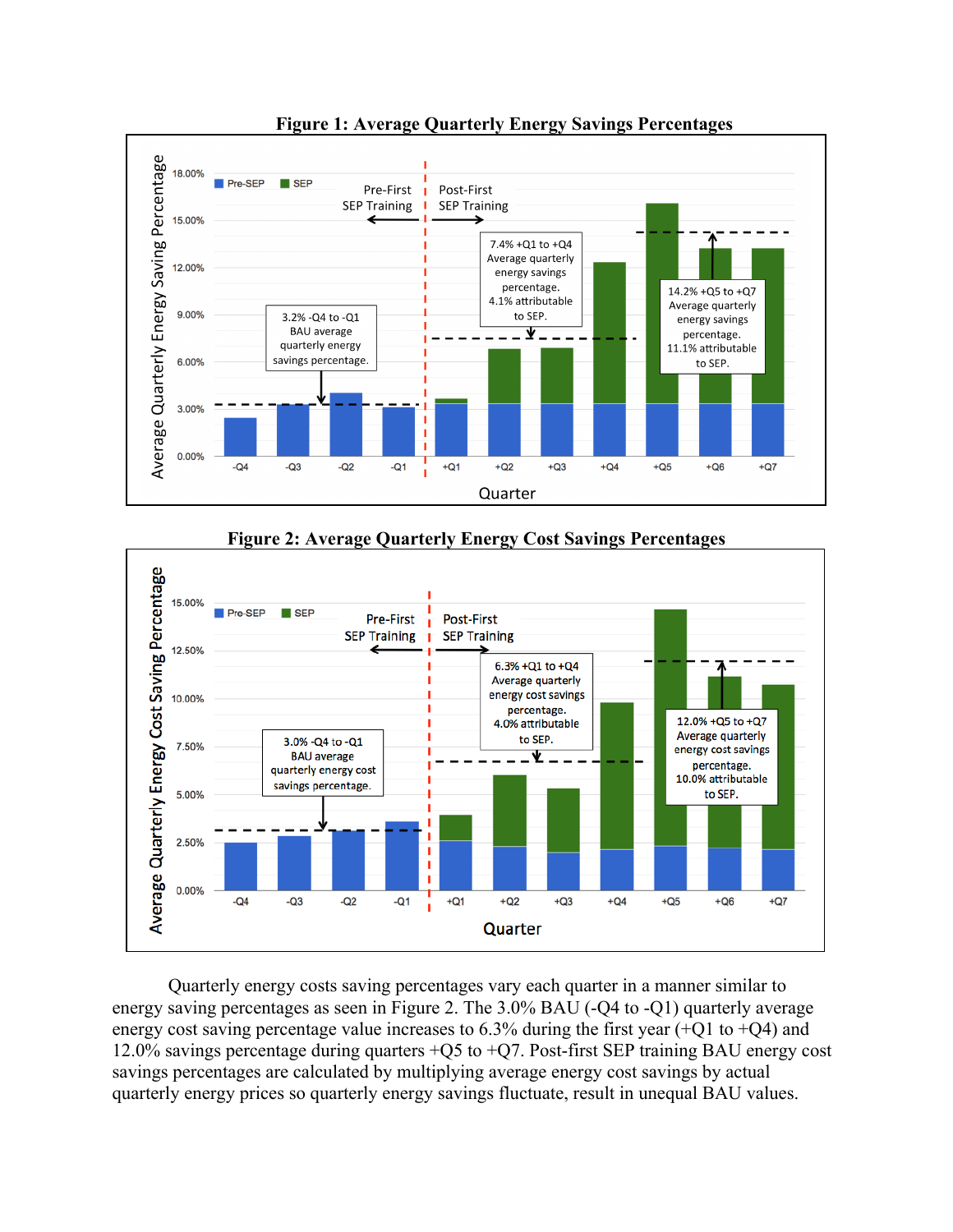These energy cost savings values align closely with prior reported results. SEP participation results in an additional 4.0% energy cost savings over BAU during the first year after SEP training  $(+O1 \text{ to } +O4)$  and an additional 10.0% savings in quarters  $+O5 \text{ to } +O7$ .

#### **EnMS Implementation and Certification Costs**

Previously reported costs associated with ISO 50001 EnMS implementation and SEP certification were based upon a very conservative cost-accounting approach (Therkelsen et al. 2013). To correctly attribute costs associated with EnMS implementation, additional interviews and analyses were conducted with specific focus on facility staff effort and costs related to energy management activities prior to and after the start of the EnMS development. Cost results presented in this paper do not include sunk EnMS labor costs unless specifically mentioned. Cost data were collected from 13 SEP certified facilities (4 more than previously reported results) with four of the facilities belonging to one company.



**Figure 3: ISO 50001 and SEP Program Implementation Participation Costs** 

Figure 3 shows the resulting breakout of costs incurred as part of the SEP program. The overall average cost per facility was \$180,000, with values ranging from \$89,000 to \$313,000. Costs that are direct functions of facility size, such as third party auditing, and monitoring and metering equipment are a relatively small portion of overall costs as seen in Figure 3.

**Internal Facility Staff Time.** Internal facility staff time represents the largest SEP implementation cost. The average staff time *attributable* to SEP is 0.8-person year, ranging from 0.3 to 2-person year or an average internal cost of \$103,000 with a range of \$35,000 to \$247,000. The composition of the energy team responsible for SEP implementation and certification varied. During preparation for ISO 50001 and SEP third party certification, additional internal staff was required for an average duration of 3.5 months. As seen in the bar chart of Figure 3, the additional certification preparation costs accounted for 9% of average SEP implementation costs and almost 16% of internal facility staff costs.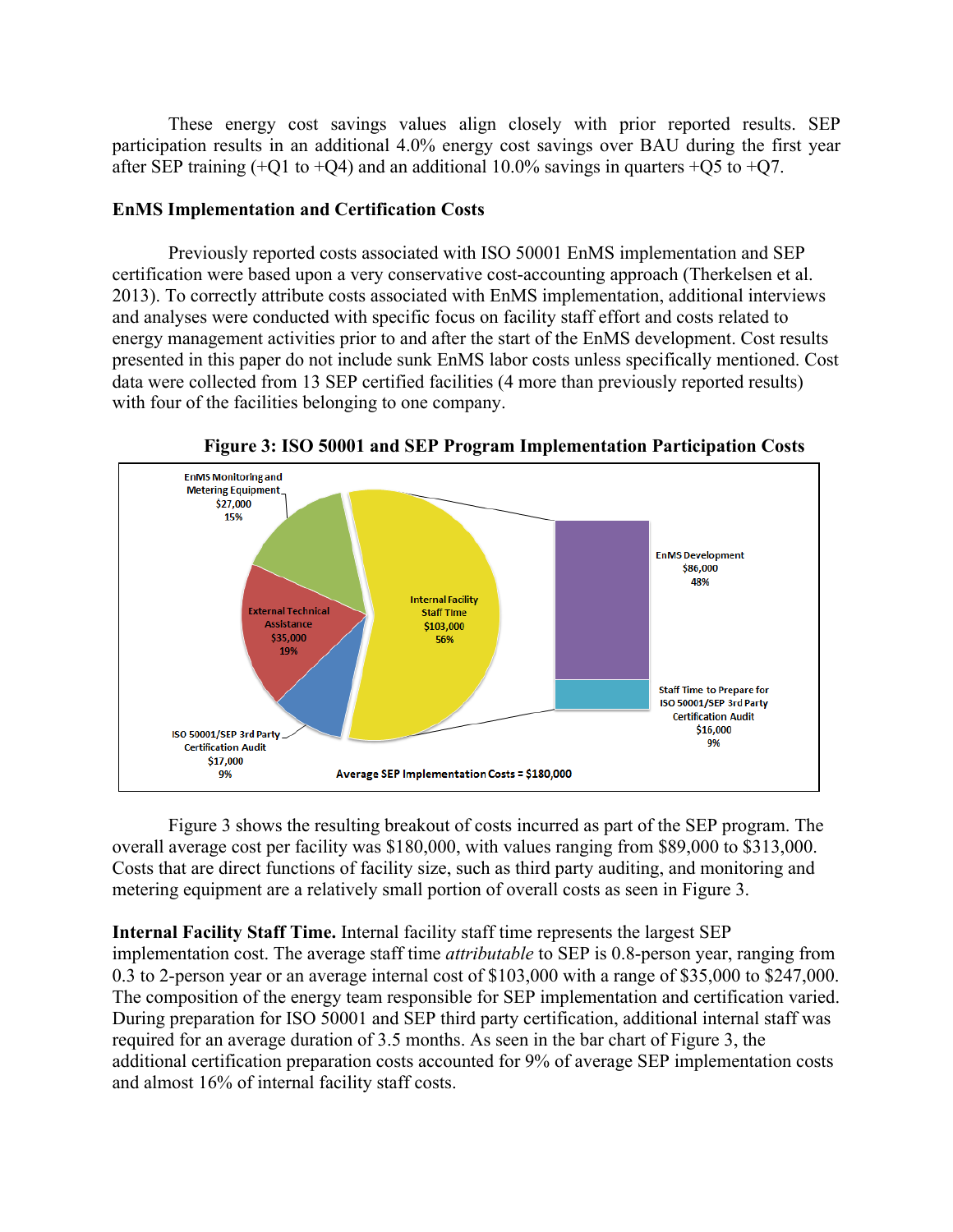Of the \$103,000 average internal staff cost, \$86,000 is associated with the costs of existing staff internally that were not engaged in energy management related activities reassigned to assist in implementing ISO 50001 EnMS and meet SEP certification requirements.

Outside of the internal staff costs attributable to SEP certification, an average cost of \$114,000 can be attributed to sunk EnMS labor costs. This sunk cost is not attributable to SEP and is not included in the overall average implementation cost of \$180,000.

**External Technical Assistance.** All thirteen facilities utilized the expertise of external consultants and trainers. The concepts of an integrated EnMS were new to many of the facilities and external technical assistance was helpful in reaching certification to the SEP program. In cases where a second facility owned by a parent company was pursuing SEP certifications, external technical assistance was forgone in favor of utilizing newly developed internal staffing assets. External staffing costs were on average \$35,000 (19% of program implementation costs) per facility with a range of \$0 to \$68,000. By removing companies that did not use external technical assistance, the average cost per facility rises to \$47,000 with a low value of \$26,000.

**EnMS Metering and Monitoring Equipment.** The SEP program requires that facilities meter, monitor, and record energy consumption data for the facility as a whole, as well as identified significant energy uses. Seven of the thirteen facilities did not install any additional metering or monitoring equipment, while one facility reported taking the opportunity to install a far greater level of metering than needed to meet the certification requirements of SEP. The average cost of metering and monitoring equipment for the 13 facilities was \$27,000 (15% of costs) with a range of \$0 to \$159,000. When the facility that reported purchasing a far greater amount of metering than needed is excluded, the average cost was \$16,000.

**ISO 50001/SEP Third Party Certification Audit.** Third party verification of EnMS conformity with ISO 50001, additional SEP requirements and achievement of SEP energy performance improvement targets is an SEP certification requirement (ANSI 2013). The average cost for all third party auditing and certification was \$17,000 (9% of costs), ranging between \$7,300 and \$20,000. This cost variance is generally based upon the size of the audited facility. The cost of ISO 50001 and SEP program certification is marginally higher than ISO 50001 certification alone though certification costs are comparable to other standards, such as ISO 14001, as reported by facilities also certified to that standard.

# **Payback**

SEP payback was determined with and without the inclusion of "sunk EnMS labor costs" for 11 facilities. Results are plotted against total facility energy spend in Figure 4. A fitted curve based upon implementation costs attributable to SEP (not including sunk costs) are also shown.

Facilities with annual energy spend greater than approximately \$2 million can expected to have a less than 1.5-year payback. SEP participation is cost-effective—regardless of whether payback is determined based upon SEP attributable costs only or with the addition of sunk EnMS labor costs. The imposed fitted curve indicates that multiple facilities' payback align well with one another, providing confidence that other facilities can expect similar results.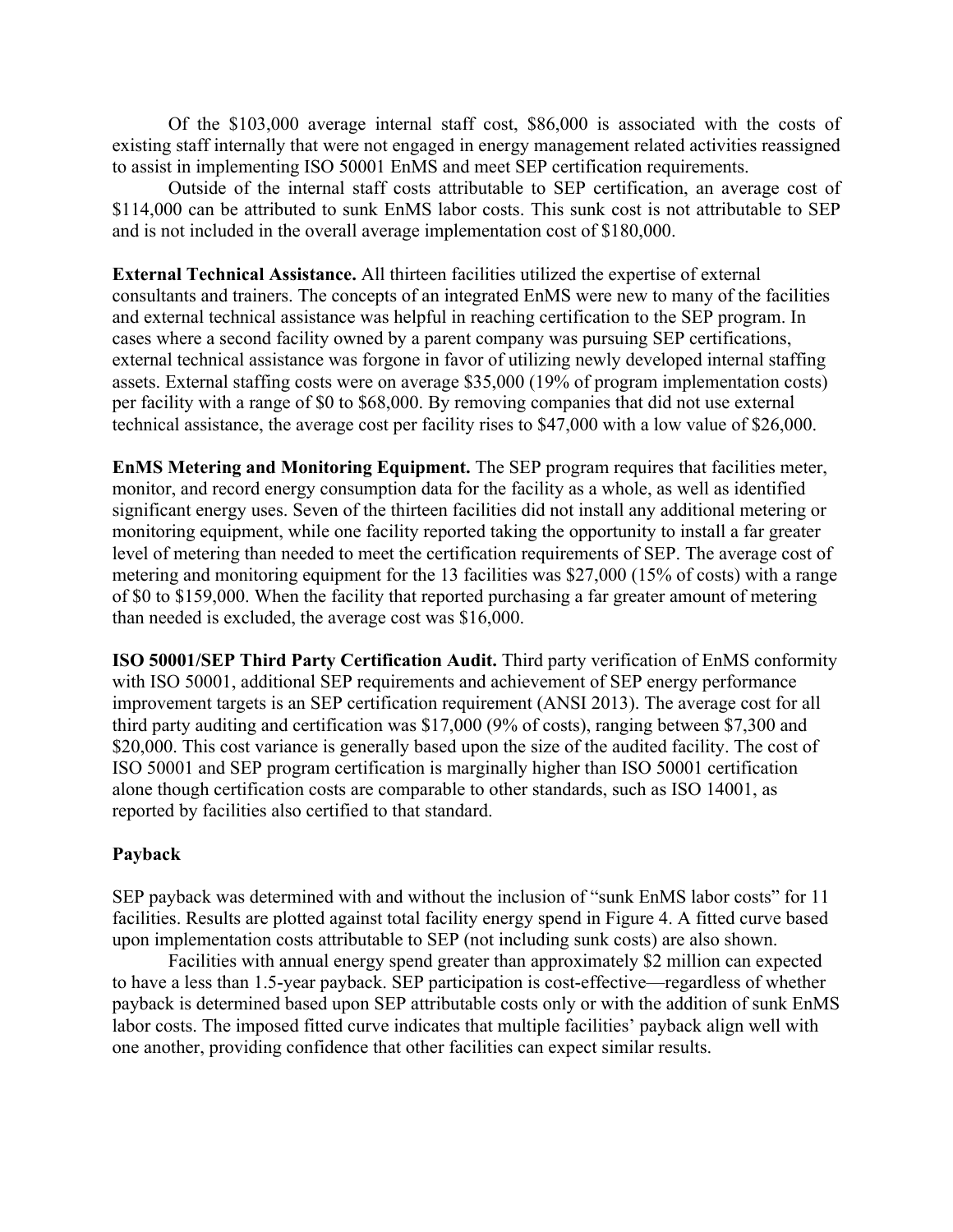Increasing the benefits or reducing the costs of ISO 50001 EnMS implementation and SEP certification will reduce SEP payback. As the costs of implementing SEP are expected to decrease, the developed function in Figure 4 is expected to shift to the left and down.



**Figure 4: SEP Payback**

#### **Reduction of Implementation Costs**

Using data collected from 13 facilities, Figure 5 shows that costs incurred by facilities certified to SEP have declined as the program has matured from pilot, to demonstration, and to full launch. This cost reduction is believed to be due to improved effectiveness and understanding of how the SEP program works as well as EnMS consultants and internal staff.



**Figure 5: Reduced SEP Implementation Cost over Time**

Additionally, total incurred cost decreases further for SEP certified facilities as they shift from EnMS implementation to EnMS improvement and recertification. Following SEP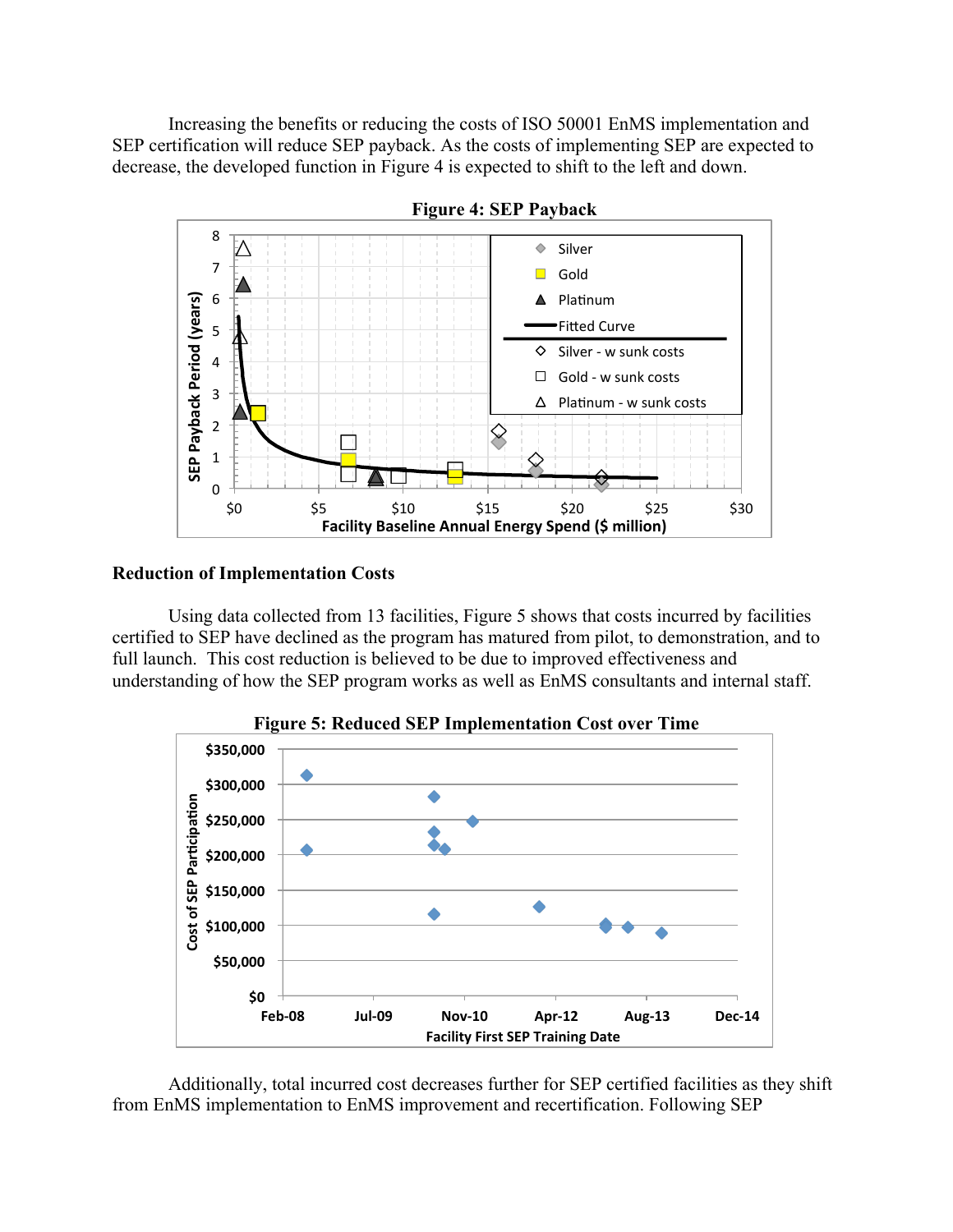certification, plant officials were asked to estimate the annual level of staff time that would be required to maintain and improve the EnMS. The average person year effort from eleven facilities to maintain the SEP program was 0.3-person year equivalent (or \$41,000), ranging from 0.08 (\$10,000) to 0.75 (\$94,000). This predicted maintenance cost is less than half the initial cost to develop and implement SEP. This result confirms that the ISO 50001 EnMS will be an asset in making day-to-day operations more efficient and effective, rather than more difficult. Efforts required to maintain and improve the EnMS should continue to become simpler and lower costs as the EnMS becomes an integrated part of organizational culture.

To further reduce costs, DOE has launched a SEP *Accelerator* program aimed at reducing costs further by deploying SEP across three or more facilities within one corporate entity. Implementing SEP and ISO 50001 across several facilities is expected to create opportunities for companies to benefit from economies of scale. Early results from this Accelerator are showing that implementation costs at these facilities are being reduced even lower than the costs reported in this paper as the company is taking advantage of internal expertise and lessons learned at the initially certified facilities (U.S. DOE 2015c).

#### **Future Work**

The current data collection process of conducting phone interviews and processing facility data on an individual basis is not expected to be scalable, therefore future studies will require a different research approach. To address this issue, the DOE has included selected elements of the presented cost/benefit analyses in an expanded version of its EnPI tool. Additionally, SEP-certified facilities are invited to provide voluntary data in a reporting tool, that was designed based upon the data needs identified in this study.

#### **Conclusions**

 SEP certification requires implementation of and certification to ISO 50001 and achievement of energy performance improvement targets as verified by an accredited verification body. An enhanced methodology based upon previous work was developed to quantify the costs of and a payback for SEP program participation. This enhanced methodology was specifically formulated to disaggregate sunk EnMS labor costs from other SEP implementation costs. Energy consumption, cost, and saving data were gathered from multiple U.S. facilities that operate in a variety of industrial sectors.

Using this methodology, the cost incurred by facilities to develop, implement, and certify to ISO 50001 and SEP was found to be \$180,000, on average. This cost is significantly reduced from previously reported data that did not disaggregate sunk EnMS labor costs. In addition, SEP costs have been decreasing as the program has transitioned from pilot to full launch.

Payback periods for implementing the ISO 50001 EnMS and SEP certification were confirmed to be a function of facility source energy spend. Facilities with baseline source energy spend greater than \$2M can expect a less than 1.5 year marginal payback for SEP participation.

SEP provides a structured approach to help organize and focus facility staff energy management efforts, resulting in dramatic increases in energy savings percentages. SEP is attributed with increasing average quarterly energy saving percentages an additional 11.1% above the business-as-usual (BAU) of 3.2% during the second year after beginning SEP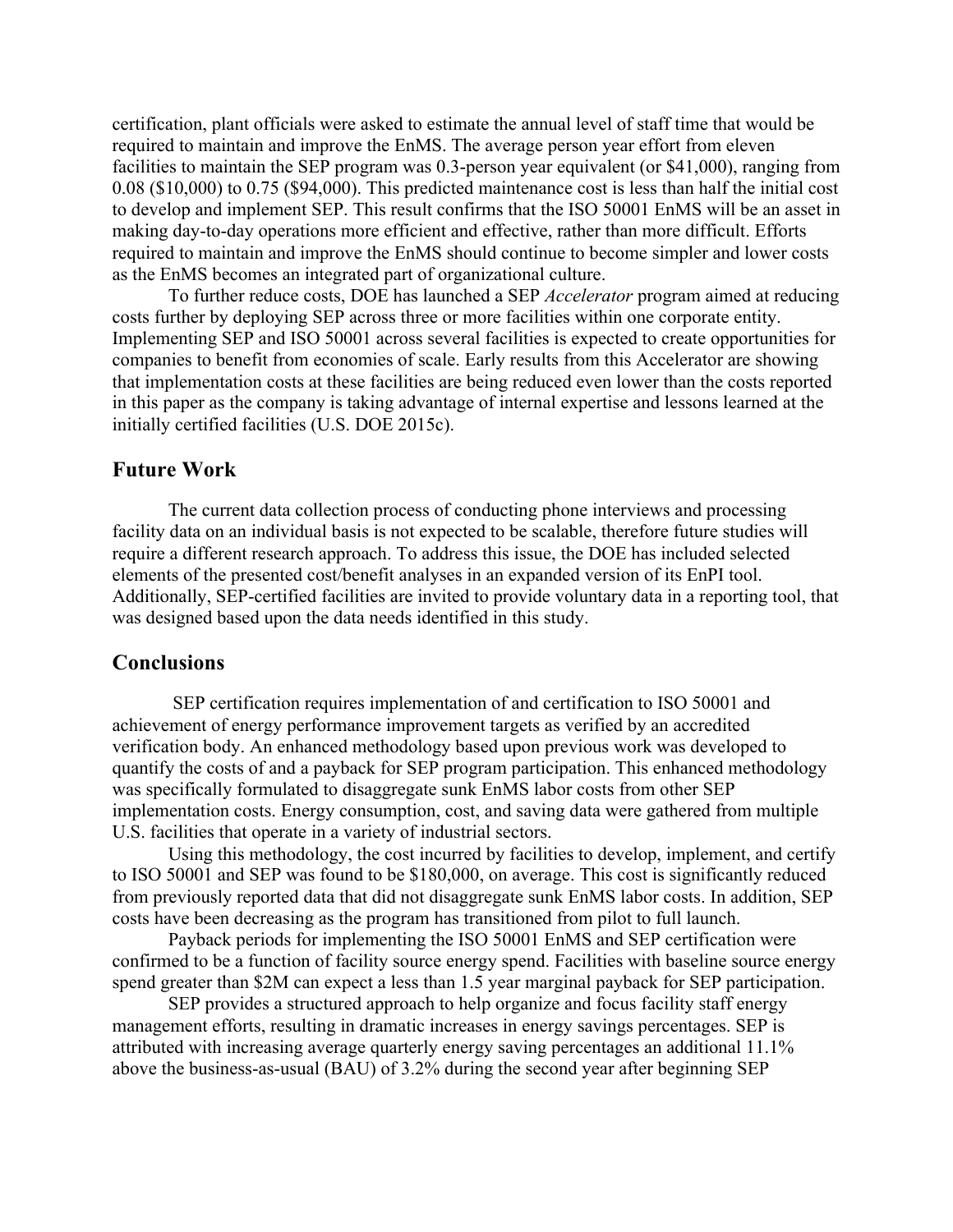participation. Similarly, quarterly average energy cost savings of 12.0% were calculated for the second year after the beginning of SEP participation, of which 10.0% is attributable to SEP.

# **Acknowledgements**

This work was supported by the Assistant Secretary for Energy Efficiency and Renewable Energy, Energy Efficiency Department, Advanced Manufacturing Office, of the U.S. Department of Energy under Contract No. DE-AC02-05CH11231.

# **References**

- American National Standards Institute (ANSI). 2013. ANSI MSE 50021 Superior Energy Performance- Additional Requirements for Energy. Management Systems. Washington, DC.
- Ates, Seyithan Ahmet, and Numan M. Durakbasa. 2012. "Evaluation of corporate energy management practices of energy intensive industries in Turkey." *Energy* no. 45:81-91.
- Deutsches Institut fur Normung (DIN). 2015. *Aktuelle Liste der nach ISO 50001 zertifizierten Organisationen* 2015 [cited Mar. 18 2015]. Available from http://www.nagus.din.de/sixcms\_upload/media/2612/2014-05-30 Chart ISO 50001 Worldwide.pdf.
- Eichhammer, Wolfgang. 2004. "Industrial Energy Efficiency." In *Encyclopedia of Energy*, edited by J. Cleveland Editor-in-Chief: Cutler, 383-393. New York: Elsevier.
- Enkvist, P.A., T. Naucler, and J. Rosander. 2007. A Cost Curve for Greenhouse Gas Reduction. A Global Study on the Size and Cost of Measures to Reduce Greenhouse Gas Emissions Yields Important Insights for Businesses and Policy Makers.
- Galitsky, C., and E. Worrell. 2003. Energy efficiency improvement and cost saving opportunities for the vehicle assembly industry, An ENERGY STAR Guide for Energy and Plant Managers. Berkeley, CA: Lawrence Berkeley National Laboratory.
- International Energy Agency (IEA). 2008. Assessing Measures of Energy Efficiency Peformance and Their Application in Industry. Paris, France.
- International Standards Organization (ISO). 2011. ISO 50001 Energy management systems Requirements with guidance for use. Geneva: International Organization for Standards.
- Jeli, DN, DR Gordi, MJ Babi, DN Kon alovi, and VM Sustersi. 2010. "Review of existing energy management standards and possibilities for its introduction in Serbia." *Thermal Science* no. 14 (3):613-623.
- Lawrence Livermore National Laboratory (LLNL). 2015. *Estimated U.S. Energy Use in 2014: ~98.3 Quads* (LLNL-MI-410527) 2015 [cited 25 May 2015]. Available from https://flowcharts.llnl.gov/content/assets/images/energy/us/Energy\_US\_2014.png.
- McKane, Aimee, Deann Desai, Marco Matteini, William Meffert, Robert Williams, and Roland Risser. 2009. Thinking Globally: How ISO 50001 - Energy Management can make industrial energy efficiency standard practice. Berkeley, CA: Lawrence Berkeley National Laboratory.
- McKane, Aimee, Paul Scheihing, Tracy Evans, Sandy Glatt, and William Meffert. 2015. The Business Value of Superior Energy Performance. In *ACEEE Summer Study on Energy Efficiency in Industry*. Buffalo, NY.